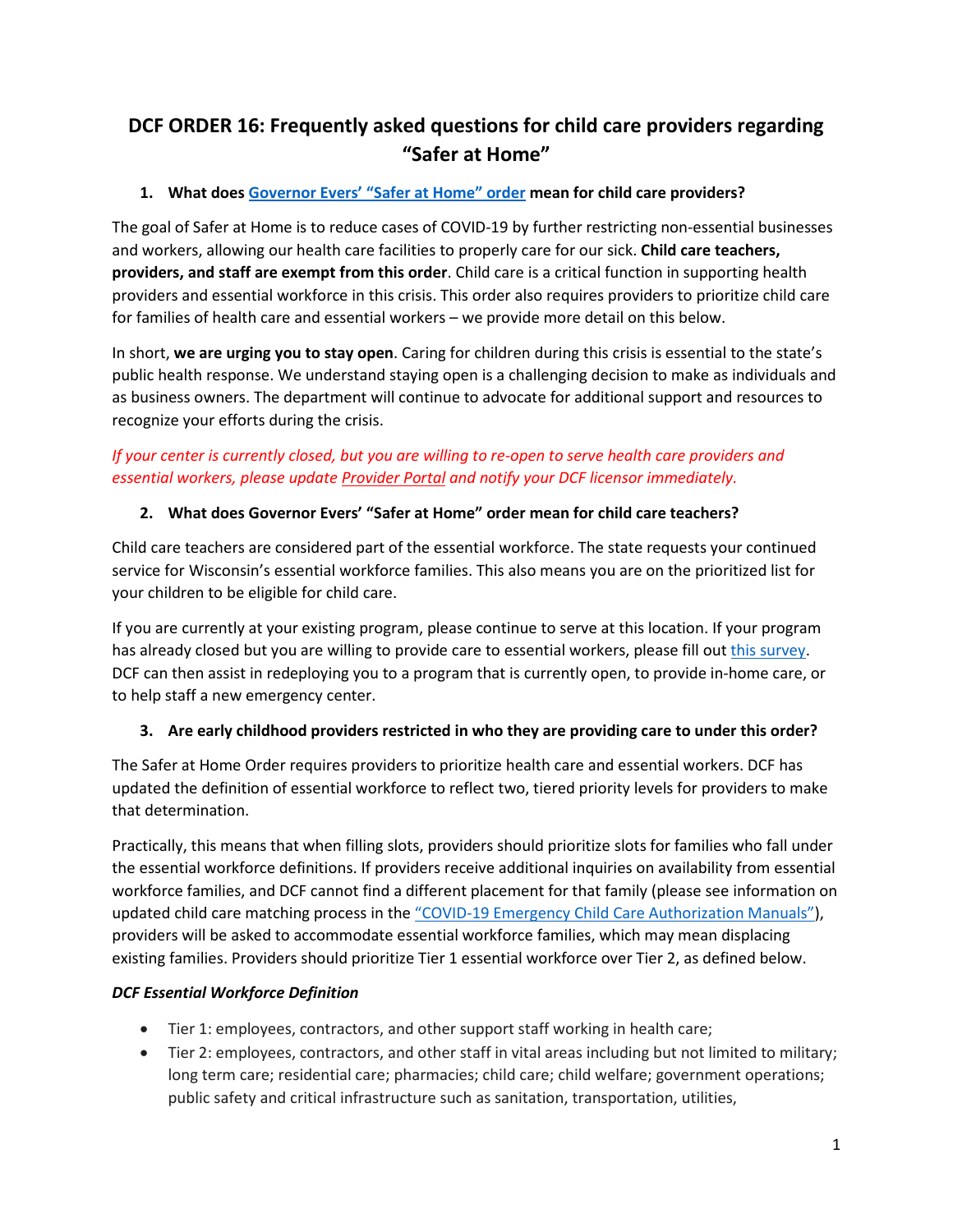telecommunications; grocery and food services; supply chain operations; and other sectors as determined by the Secretary of the Department of Children and Families.

#### **4. How will DCF connect individual child care educators and providers with essential workforce families who need child care?**

Child care for the essential workforce was deemed an essential objective by the State of Wisconsin during the COVID-19 crisis. DCF is the agency lead on the task force to respond to this objective. Our success is dependent on your ability to serve the families of essential workers - and we are committed to supporting and helping you.

To date, DCF has surveyed health care provider parents, child care providers, and educators. From the results of those surveys, DCF has partnered with Child Care Resource and Referral Agencies (CCR&Rs) and Wisconsin Early Childhood Association (WECA) to help connect the healthcare providers who have a need for child care (regulated and in-home options). Today, March 24, DCF is launching updates to our existing applications as well as the development of a new system to more quickly connect the essential workforce with child care.

For DCF, WECA, and SFTA to most effectively match providers with essential workforce families, DCF has updated the Provider Portal to collect additional information. This information includes information like the number of spots available and the type of care you provide. *Please update your information in Provider Portal as soon as possible and in an ongoing basis to notify us if you have spots open or if you are closing during COVID-19*. Provider availability information, coupled with incoming requests from essential workforce families, will be matched with a newly launched Placement Map which tracks available care by county. Staff from WECA and SFTA will be contacting you to match essential workforce families with your available slots.

#### **5. How should providers verify that families are essential workers?**

Providers should follow the definition of "essential workforce" listed above. Providers should use their best judgement to verify the employment of essential workforce families.

### **6. Do child care providers and/or teachers need documentation for employees to carry with them under the Safer at Home order?**

No documentation is required.

### **7. If we don't have essential workers needing care, does this mean we should close?**

To meet the growing demand of child care for essential workforce families, we are asking all child care programs to remain open. Per #2 above, providers should prioritize providing care to essential workforce families and follow the two-tiered priority levels. All non-essential workforce families should be keeping their children home to help stop the spread of COVID-19. However, the Department does not encourage you to displace existing slots until you have incoming essential workforce to replace them.

As part of the newly launched system to Provide Emergency Care to the Essential Workforce, DCF along with WECA and SFTA will be directing essential workforce families to available child care in their area.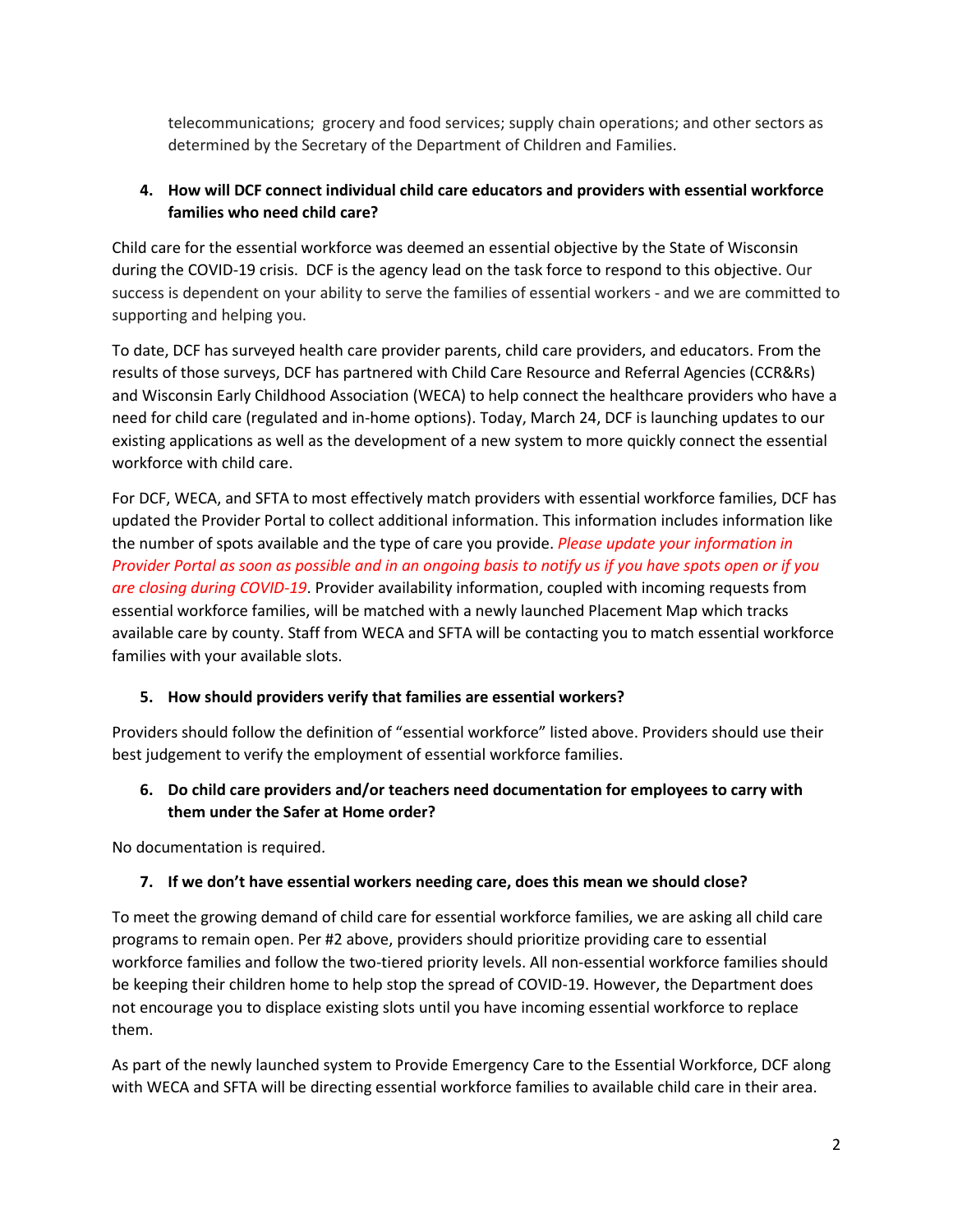Additionally, by updating Provider Portal, essential workforce families will be able to proactively contact you to provide care to their family.

If you are unable to keep your program open, we ask that you consider serving as the regulated provider for a new emergency child care center at a hospital or local community organization. If you are interested in serving in that capacity, please contact your local DCF licensor. Additionally, we ask that you identify whether your staff would be willing to serve families at other centers, in-home, or at emergency child care centers b[y filling out this survey.](https://docs.google.com/forms/d/e/1FAIpQLSdwOGS7NbhuzKxB-THE1wtS0VdpS6wcBU4e8_EAozdZVb4YcA/viewform) DCF can then help match them with centers in need of staff.

#### **8. Is the state opening emergency child care centers?**

Where necessary, yes. The system updates we are making will allow us to better track the supply and demand of child care in real time. This will help us identify where we need to identify local partners to open new, emergency child care centers. Emergency child care centers are required to be licensed by an existing, regulated provider. If you are interested in supporting a new emergency child care center (for example, on-site at a hospital, at a school, or at a community organization), please update your information in the [Provider Portal](https://mywichildcareproviders.wisconsin.gov/login?DcfReturnUrl=%2F) and notify your DCF licensor.

If you are an individual teacher whose program is closed and are willing to provide care for the essential workforce, [please fill out this survey.](https://docs.google.com/forms/d/e/1FAIpQLSdwOGS7NbhuzKxB-THE1wtS0VdpS6wcBU4e8_EAozdZVb4YcA/viewform)

### **9. Will the state be providing more clear public health guidance for child care programs that choose to stay open?**

More clearly structured guidance and suggestions on public health policies and protocols will be found on th[e Department's COVID-19 guidance page.](https://dcf.wisconsin.gov/covid-19/guidance) Existing guidance covers two scenarios: preparedness and best practices to prevent the spread of COVID-19 and what to do if you, your staff, your children, or their families encounter COVID-19 or test positive. If you believe you have a positive COVID-19 case related to your facility, please contact your local public health department and your DCF licensor. They will work with you on establishing procedures for closure, cleaning, and reopening.

### **10. How are child care providers going to receive the critical supplies they need to stay open?**

If you need immediate supplies and resources, please first check your local community retailers. Supplies are flowing back into Wisconsin regularly. If you still cannot locate what you need, contact 211 Wisconsin. 211 Wisconsin can help connect you with resources in your local community. If you still cannot find what you need, please contact DCF at [dcfmbcovid19@wisconsin.gov](mailto:dcfmbcovid19@wisconsin.gov) and provide your contact information and a general idea of your needs. Additionally, DCF is working with the Federal Emergency Management Agency to secure supplies in the event of widescale shortages.

### **11. If a child care provider is notified of COVID-19 exposure or a positive test for a worker, child, or family member of a worker or a child, how should they proceed?**

DCF will be providing [updated guidance](https://dcf.wisconsin.gov/covid-19/guidance) on our website. If a provider is notified of exposure, please contact your local public health officials and your DCF licensor. If your center is closing, please notify your licensor and update Provider Portal as soon as possible.